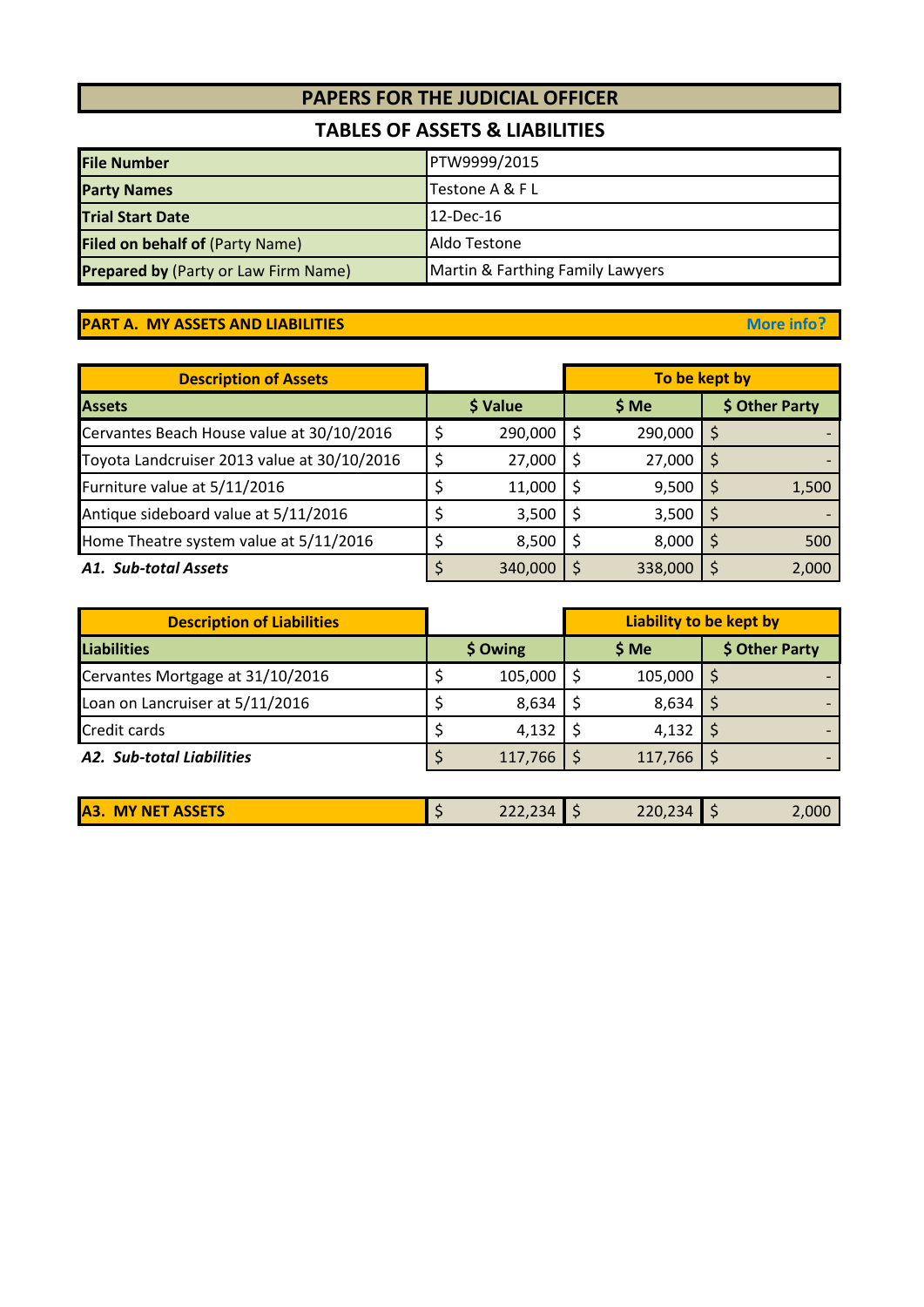## **PART B. OTHER PARTY'S ASSETS AND LIABILITIES More info?** More info?

| <b>Description of Assets</b>               |          | To be kept by |       |  |                |
|--------------------------------------------|----------|---------------|-------|--|----------------|
| <b>Assets</b>                              | \$ Value |               | \$ Me |  | \$ Other Party |
| Noranda Home valued at 29/09/2016          | 589,000  |               |       |  | 589,000        |
| 2014 Holden Cruze value at 30/10/2016      | 18,000   |               |       |  | 18,000         |
| Various furniture items value at 4/11/2016 | 26,000   |               | 5,000 |  | 21,000         |
| Jewellery items value at 30/10/2016        | 11,500   |               |       |  | 11,500         |
| Sewing equipment value at 15/09/2016       | 2,300    |               |       |  | 2,300          |
| <b>B1. Sub-total Assets</b>                | 646,800  |               | 5,000 |  | 641,800        |

| <b>Description of Liabilities</b>    |          |         | Liability to be kept by |       |  |                |
|--------------------------------------|----------|---------|-------------------------|-------|--|----------------|
| <b>Liabilities</b>                   | \$ Owing |         |                         | \$ Me |  | \$ Other Party |
| Noranda Mortgage owing at 30/10/2016 |          | 214,780 |                         |       |  | 214,780        |
| Car loan owing at 29/10/2016         |          | 5,700   |                         |       |  | 5,700          |
| Credit cards owing at 5/11/2016      |          | 11,200  |                         | 3,000 |  | 8,200          |
| <b>B2. Sub-total Liabilities</b>     |          | 231,680 |                         | 3,000 |  | 228,680        |

| <b>B3. OTHER PARTY'S NET ASSETS</b><br>2,000 ┃ \$<br>$415,120$   \$ |
|---------------------------------------------------------------------|
|---------------------------------------------------------------------|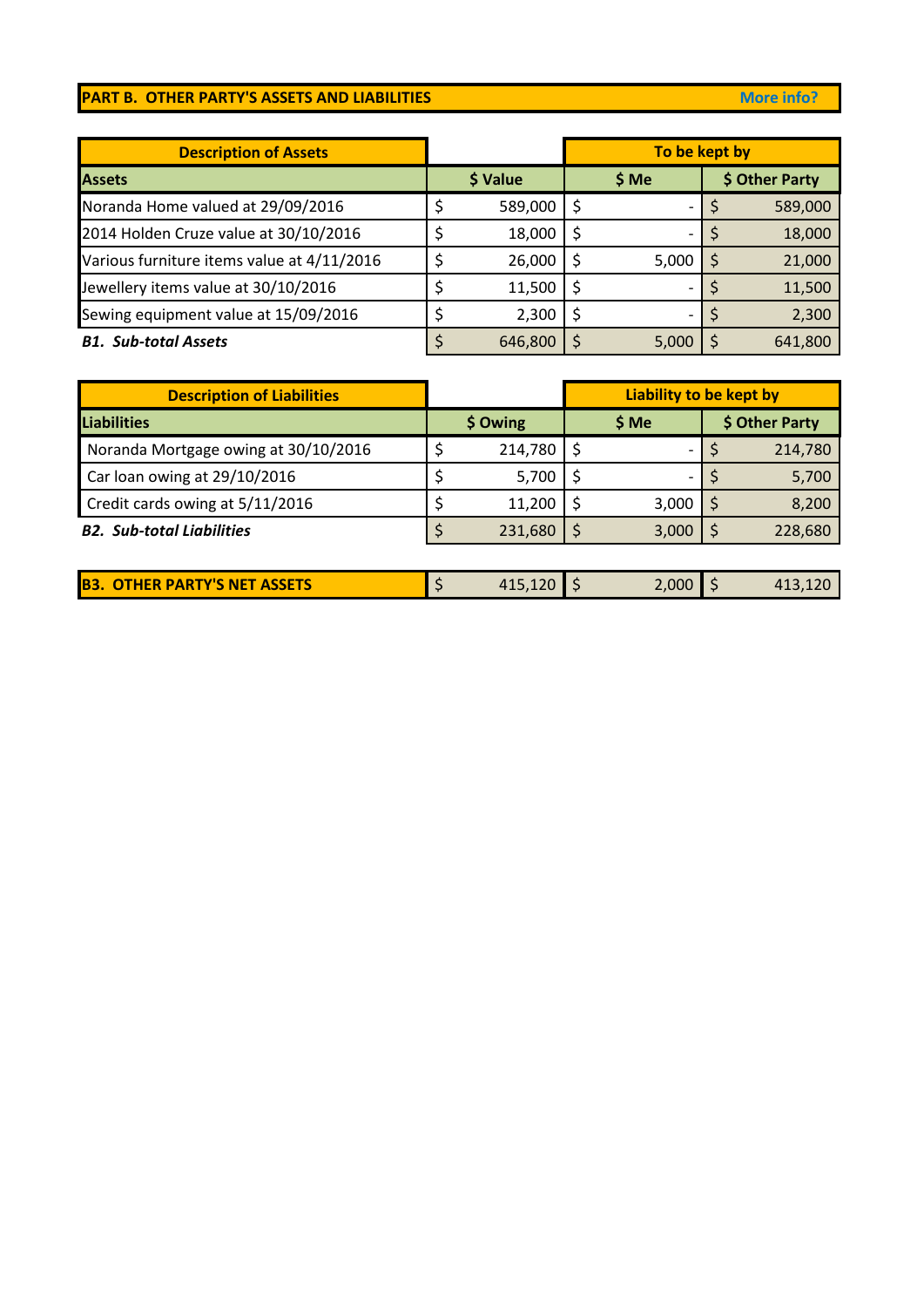## **PART C. JOINT ASSETS AND LIABILITIES More info?** More info?

| <b>Description of Assets</b>      |          | To be kept by |         |  |                |  |
|-----------------------------------|----------|---------------|---------|--|----------------|--|
| <b>Assets</b>                     | \$ Value |               | \$ Me   |  | \$ Other Party |  |
| Denmark House value at 31/10/2016 | 480,000  |               | 280,000 |  | 200,000        |  |
| <b>C1. Sub-total Assets</b>       | 480,000  |               | 280,000 |  | 200,000        |  |

| <b>Description of Liabilities</b>   |          |         | Liability to be kept by |         |  |                |
|-------------------------------------|----------|---------|-------------------------|---------|--|----------------|
| <b>Liabilities</b>                  | \$ Owing |         |                         | \$ Me   |  | \$ Other Party |
| Denmark Mortgage owing at 5/11/2016 |          | 220,000 |                         | 120,000 |  | 100,000        |
| <b>C2.</b> Sub-total Liabilities    |          | 220,000 |                         | 120,000 |  | 100,000        |

| <b>ASSETS</b><br>IC3.<br><b><i>CONTRACTOR</i></b><br><b>ANET</b><br><b>IOIN</b> | 260,000 | 160,000 | - | 100,000 |
|---------------------------------------------------------------------------------|---------|---------|---|---------|
|                                                                                 |         |         |   |         |